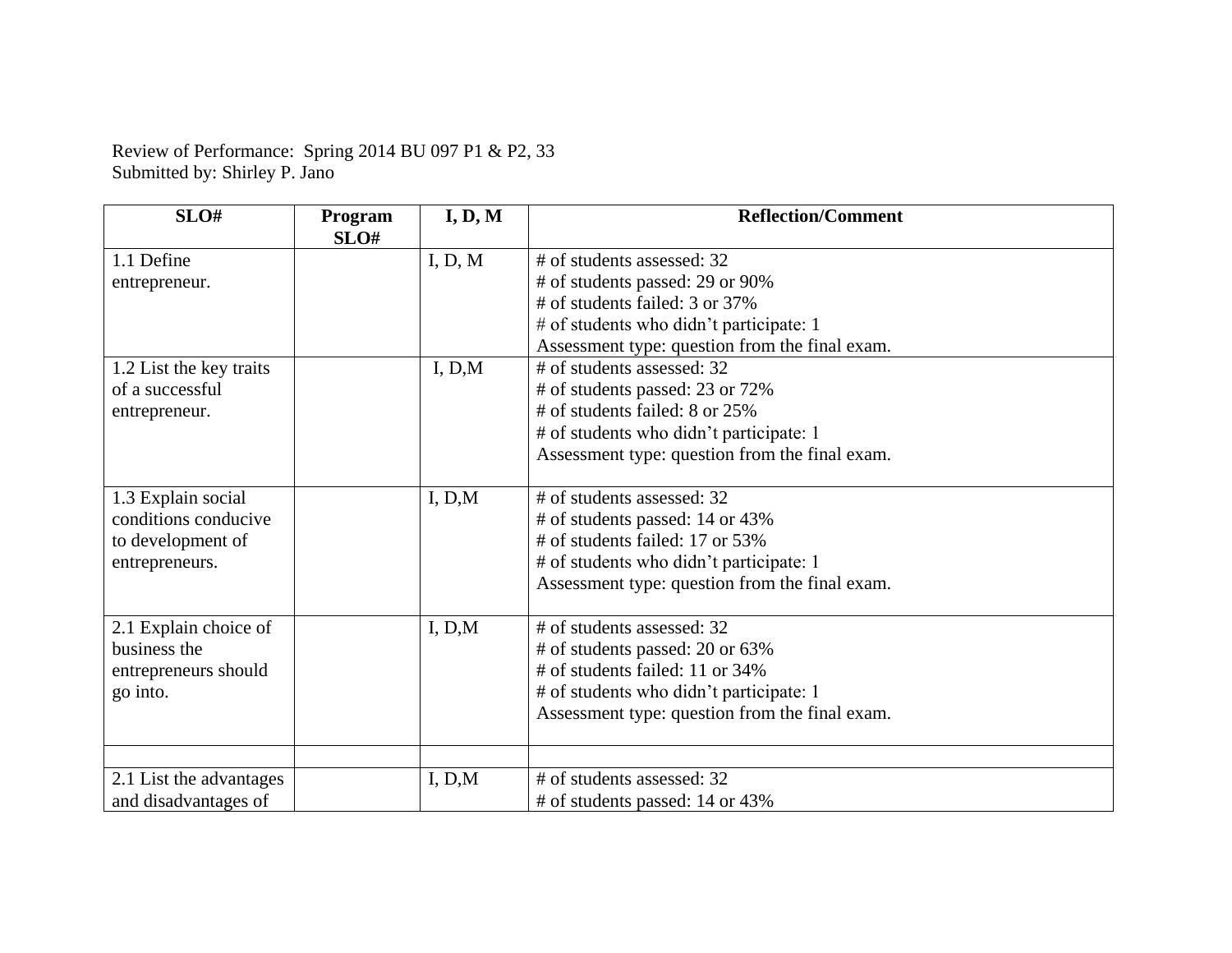| different types of      |        | # of students failed: 17 or 53%                   |
|-------------------------|--------|---------------------------------------------------|
| business.               |        | # of students who didn't participate: 1           |
|                         |        | Assessment type: question from the final exam.    |
|                         |        |                                                   |
| 3.1 Develop a simple    | I, D,M | # of students assessed: 32                        |
| small business plan in  |        | # of students passed: 14 or 43%                   |
| several phases:         |        | # of students failed: 13 or 41%                   |
|                         |        | # of students who didn't participate: 5           |
|                         |        | Assessment type: business plan executive summary. |
| *Phase 1: Draw blue     | I,     |                                                   |
| print of the business   |        |                                                   |
| plan, choosing site,    |        | Did not assess.                                   |
| and define market       |        |                                                   |
| strategy.               |        |                                                   |
| *Phase II—research      | I, D,M | # of students assessed: 32                        |
| market, choosing        |        | # of students passed: 11 or 34%                   |
| product or service, and |        | # of students failed: 6 or 19%                    |
| forecasting sales       |        | # of students who didn't participate: 15          |
| revenue.                |        | Assessment type: business plan project.           |
| *Phase III—plan for     | I,     |                                                   |
| accounting system and   |        | Did not assess.                                   |
| insurance coverage.     |        |                                                   |
| *Phase IV—explain       | I,     |                                                   |
| legal aspects of the    |        |                                                   |
| business. Define legal  |        | Did not assess.                                   |
| forms or                |        |                                                   |
| organizations. List     |        |                                                   |
| advantages or           |        |                                                   |
| disadvantages.          |        |                                                   |
| *Phase V—explain the    | I, D,M | # of students assessed: 32                        |
| importance of business  |        | # of students passed: 15 or 46%                   |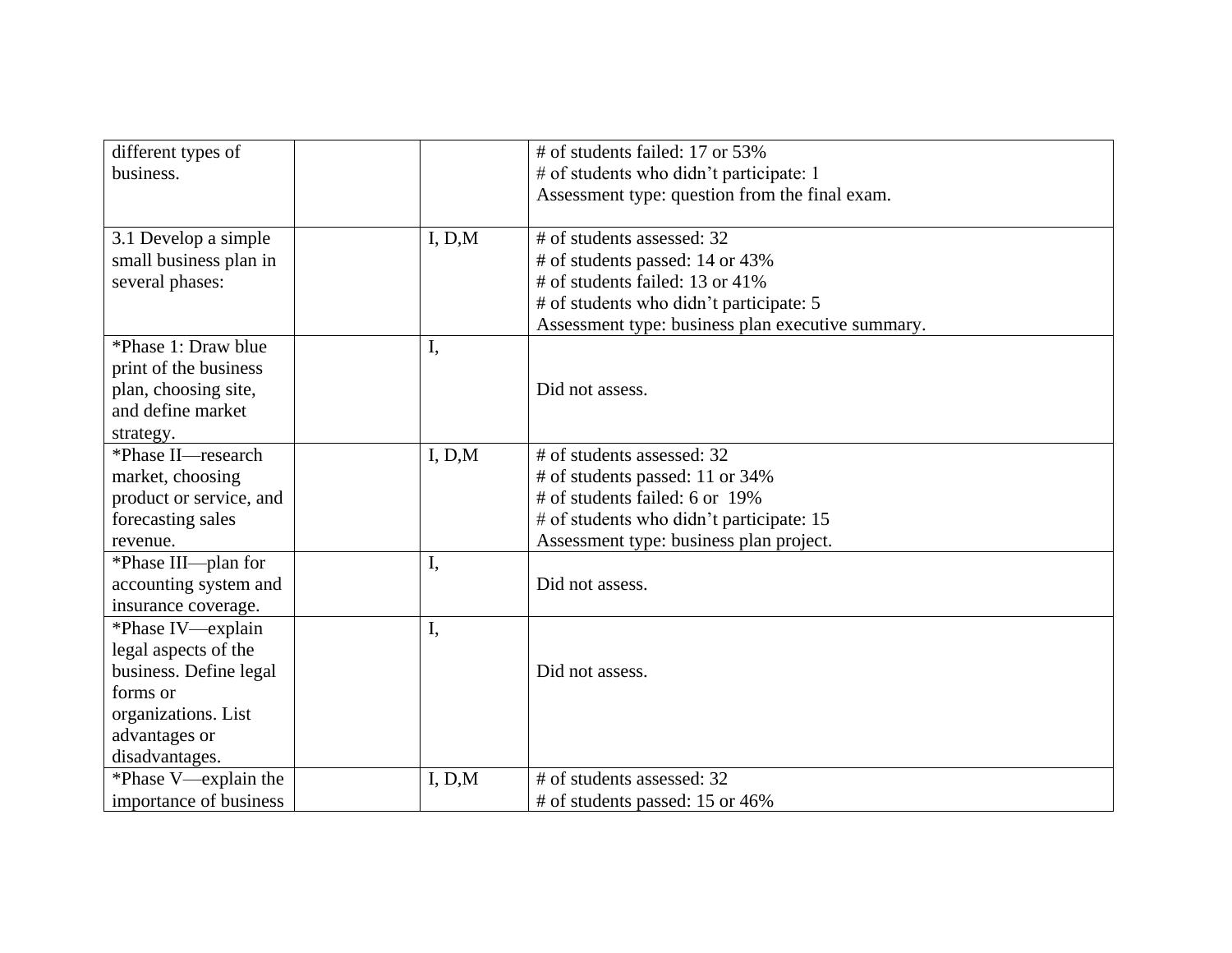| location.                |    | # of students failed: 5 or 16%                                       |
|--------------------------|----|----------------------------------------------------------------------|
|                          |    | # of students who didn't participate: 12                             |
|                          |    | Assessment type: business plan project and question from final exam. |
| *Phase VI—forecast       |    | # of students assessed: 32                                           |
| the financing needed     |    | # of students passed: 15 or 46%                                      |
| in starting the business |    | # of students failed: 5 or 16%                                       |
| as well as preparing     |    | # of students who didn't participate: 12                             |
| the budget for the       |    | Assessment type: business plan project.                              |
| business plan.           |    |                                                                      |
| *Final Phase—define      | ı, |                                                                      |
| the needs of the         |    |                                                                      |
| business in terms of     |    |                                                                      |
| personnel, needed        |    | Did not assess.                                                      |
| skills to fill positions |    |                                                                      |
| and how to go about      |    |                                                                      |
| finding the right        |    |                                                                      |
| $employee(s)$ .          |    |                                                                      |

## **Additional observations:**

- Frankly, most of the students are found lacking pertinent skills required for this course, i.e. computer skills, reading comprehension skills, writing skills, knowledge of business terms (products, services, sales, revenues, expenses), time management, and business math skills.
- Students spent half of the semester working on the phases of their business plans and they still couldn't produce decent plans. Most of the students didn't submit their business plans, which is the main objective of the course.
- 4 students got B, 7 students got C, 6 students got D, and 16 students got F.

## **Special comments:**

• Certificate level students should not be taking this course.

## **Recommendations:**